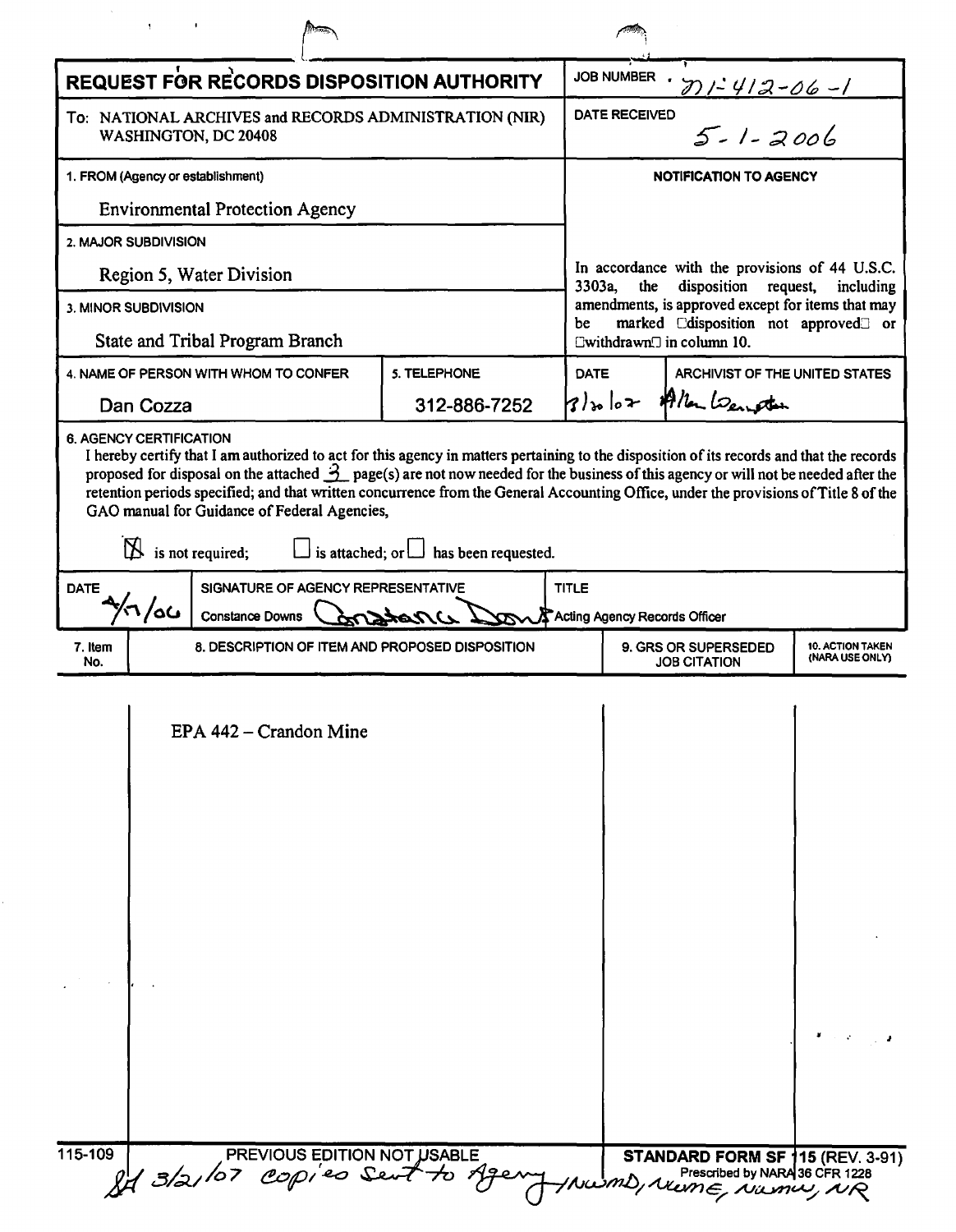$\mathbf{r} = \mathbf{r}$ This schedule is in draft. It may be used to retire records, but may not be used to destroy records. If you have any questions, please contact the Records Help Desk.

# **EPA Records Schedule 442**

Status: Draft, *01116/2007*

Title: Crandon Mine

Program: All Programs

Applicability: Region 5

Function: 108-023 - Environmental Monitoring and Forecasting

# NARA Disposal Authority:

• NI-412-06-1

# Description:

Includes records generated or received by EPA Region 5 Water Division's Crandon Project Team. The Crandon Project Team coordinated EPA's activities cooperating with the U.S. Army Corps of Engineers (USACE) and serving as trustee to American Indian Tribes in reviewing the Crandon Mining Company's mining permit application in northern Wisconsin. EPA agreed to review the draft USACE Environmental Impact Statement (EIS) and provide USACE with Hydrological Simulation Program FORTRAN (HSPF) modeling results. The records include correspondence and memoranda, reports, and related documents created or received by multiple units within Region 5, between 1977 and 2004 that the Project Team Coordinator collected and maintained.

The records consist of internal communications within EPA, communications between EPA and USACE, the Wisconsin Department of Natural Resources (WDNR), and other interested individuals and organizations. Also included are records associated with developing hydrological simulation data. Specifc records include the following:

Crandon Project Team Coordinator Subject Files, 1986-2004 (24 cu. ft.) - Includes correspondence and memoranda, reports and reference material pertaining to EPA responsibilities arranged by subject. The records are divided into three subseries, distinguished primarily by differences in filing patterns associated with coordinator changes or the status of the project, including files dating from 1986-1995, 1996-2002, and 2002-2004. It also includes printed e-mails relating to the USACE EIS, HSPF and miscellaneous subjects from 1999-2004.

Crandon Mining Company, Environmental Impact Report (1995) and Addendum (1998) (4 cu. ft.) - Fifteen volume set of Crandon Mining Company original EIS and substantial resubmittal. Also includes Mine Permit and Application, 1995 and 1998; and Clean Water Act Section 404 Permit Application, 1995 and 1998. Arranged by volume number.

Records from Region 5, Water Division, Waste Management Permit Branch, 1994-1995 (I cu. ft.) - Includes subject files and notes from the Waste Management Permit Branch that predate the establishment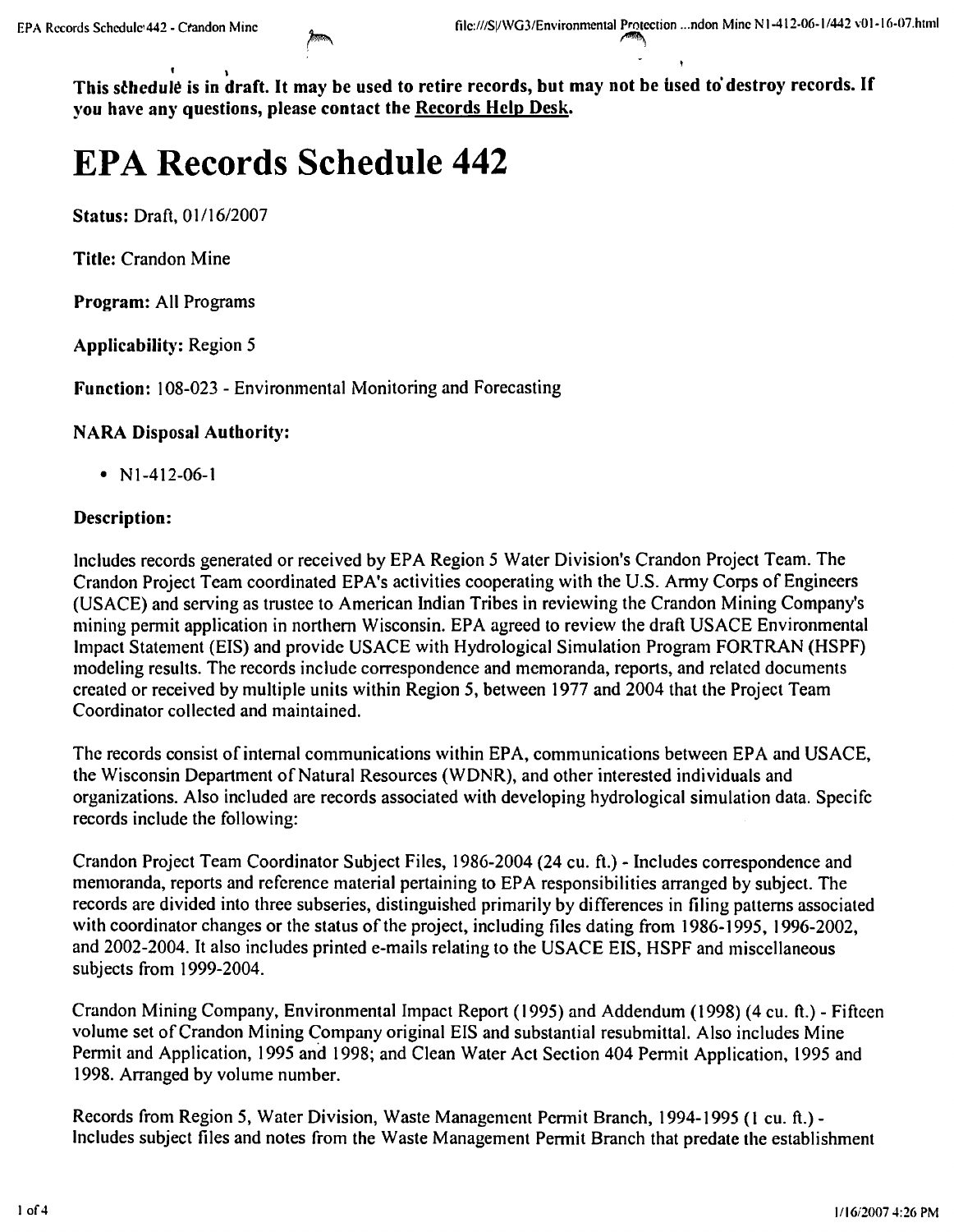$\sqrt{ }$ of the Crandon Project Team. The files were subsequently transferred to the Project Team Coordinator. The records are not organized.

Freedom of Information Act (FOIA) request files, 1998-2002 (2 cu. ft.) - Copies of FOIA requests and associated documents reflecting the Regional Counsel Office (ORC) responses to the requests. The documents consist of requests granted by ORC, requests that were partially denied and appealed by the requester. The records are not organized.

Studies and reports from the WDNR, 1977-1986 (4 cu. ft.) - Includes correspondence, memoranda, reports and related information created or received by the Region 5 Water Division, Waste Management Permit Branch relating to permit actions of the WDNR. The records were transferred to the Crandon Project Team to provide resource material. The records are not organized.

Hydrological Simulation Program FORTRAN development files, 1994-2003 (3 cu. ft.) - Includes correspondence, memoranda and subject files of project staff responsible for developing the hydrological simulation modeling databases. The records are not organized.

Hydrological Simulation Program FORTRAN database, version 12,2005 (1 CD) - Includes information input into the hydrological simulation modeling program provided by the U.S. Geological Survey and further developed by EPA. The files reflect collection data for the Pickerel Creek and Swamp Creek watersheds in Northern Wisconsin for a period covering the previous 40 years.

Crandon Mine Web Site Snapshot, 2005 (1 CD) - Includes text and graphics files similar to other EPA Web pages. Includes information relating to the permitting process and the Crandon Mine application. EPA selected and scanned correspondence and permit documents produced or received by EPA in order to provide information to the public,

# Disposition Instructions:

Item a: Crandon Project Team Coordinator Subject Files

- • Permanent
- Transfer to the National Archives upon approval of SF 115 Request for Records Disposition Authority.

Item b: Crandon Mining Company, Environmental Impact Report and Addendum

- Permanent
- Transfer to the National Archives upon approval of SF 115.

Item c: Records from Waste Management Permit Branch

- Permanent
- Transfer to the National Archives upon approval of SF 115.

Item d: Freedom of Information Act (FOIA) Request Files

- Disposable
- Destroy upon approval of SF 115.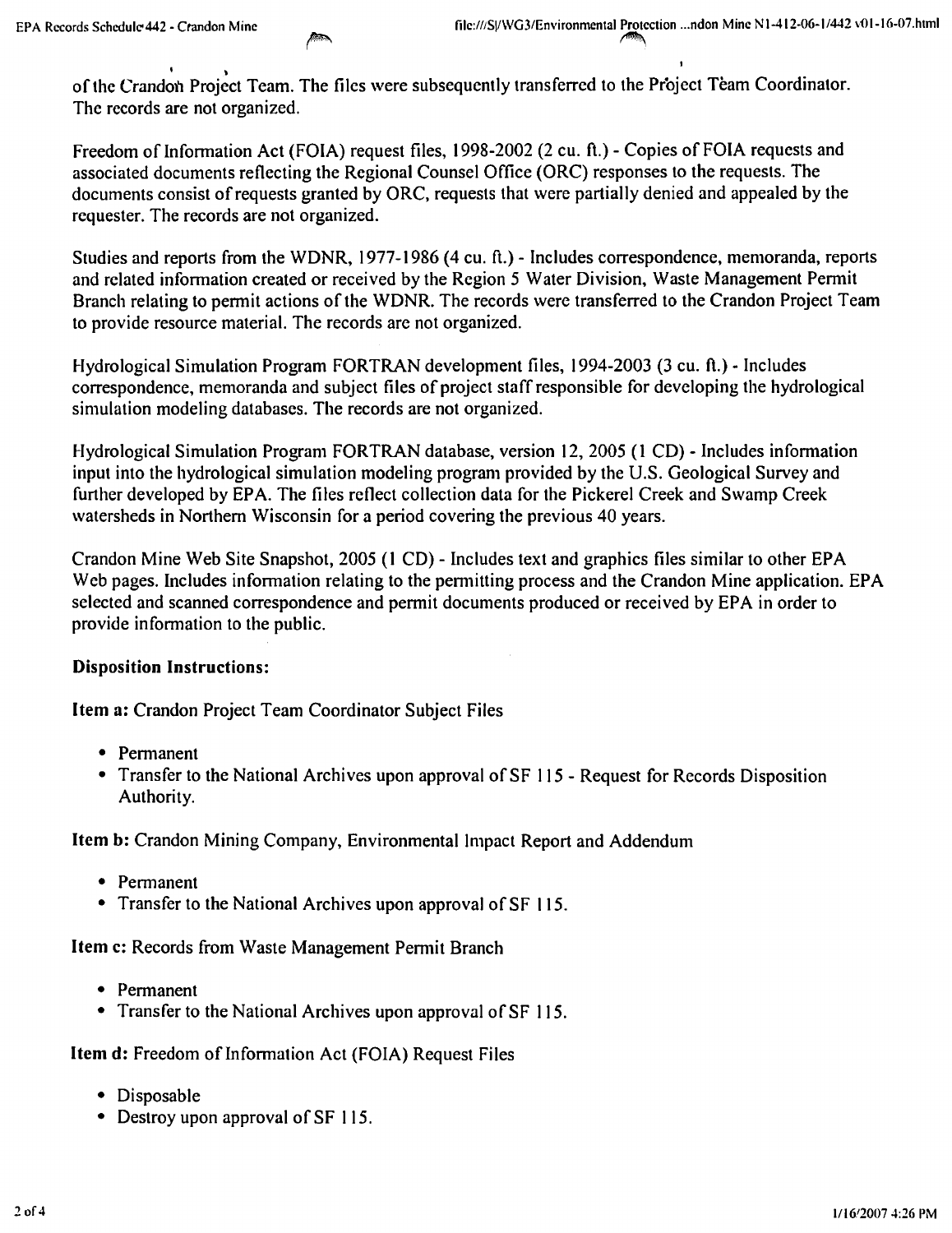$\int$ 

Item e: Studies and Reports from WDNR

- • Permanent
- Transfer to the National Archives upon approval of SF 115.

#### **Item for Lydralogical Simulation Program FORTRAN Development Files**

- Disposable **Figure 2014** 
	- Delete/destroy when superseded or obsolete, or upon authorized deletion of th accordance with EPA 063, item e.

# 14. Disposable **14. In the contract of the contract of the contract of the contract of the contract of the contract of the contract of the contract of the contract of the contract of the contract of the contract of the con**

- 
- Delete/destroy when superseded or obsolete or no longer needed in accordance winn a.

Item g(2): Hydrological Simulation Program FORTRAN Database

- • Permanent
- Transfer database (download of December 2005) to the National Archives as ASCII flat file with accompanying supporting documentation for the data files upon approval of the SF 115.

Item h: Crandon Mine Web Site Snapshot

- Disposable
- Close at the end of FY 2005. Delete/destroy 5 years after file closure.

#### Guidance:

#### Reasons for Disposition:

The Crandon Mine project was a highly visible project spanning more than 20 years of controversy over the environmental impact of the planned mine. The proposed site would have had effects on four neighboring American Indian Tribes with potentially adverse short- and long-term effects on the environment and the culturally important wild rice crops and other cultural and natural sensitive areas. Since the project involved American Indian Tribes and several different EPA program offices, EPA is recommending that the records be dispositioned as a special project.

#### Custodians:

Region 5, Water Division, State and Tribal Programs Branch

- Contact: Dan Cozza
- • Telephone: 312-886-7252

#### Related Schedules:

# Previous NARA Disposal Authority: